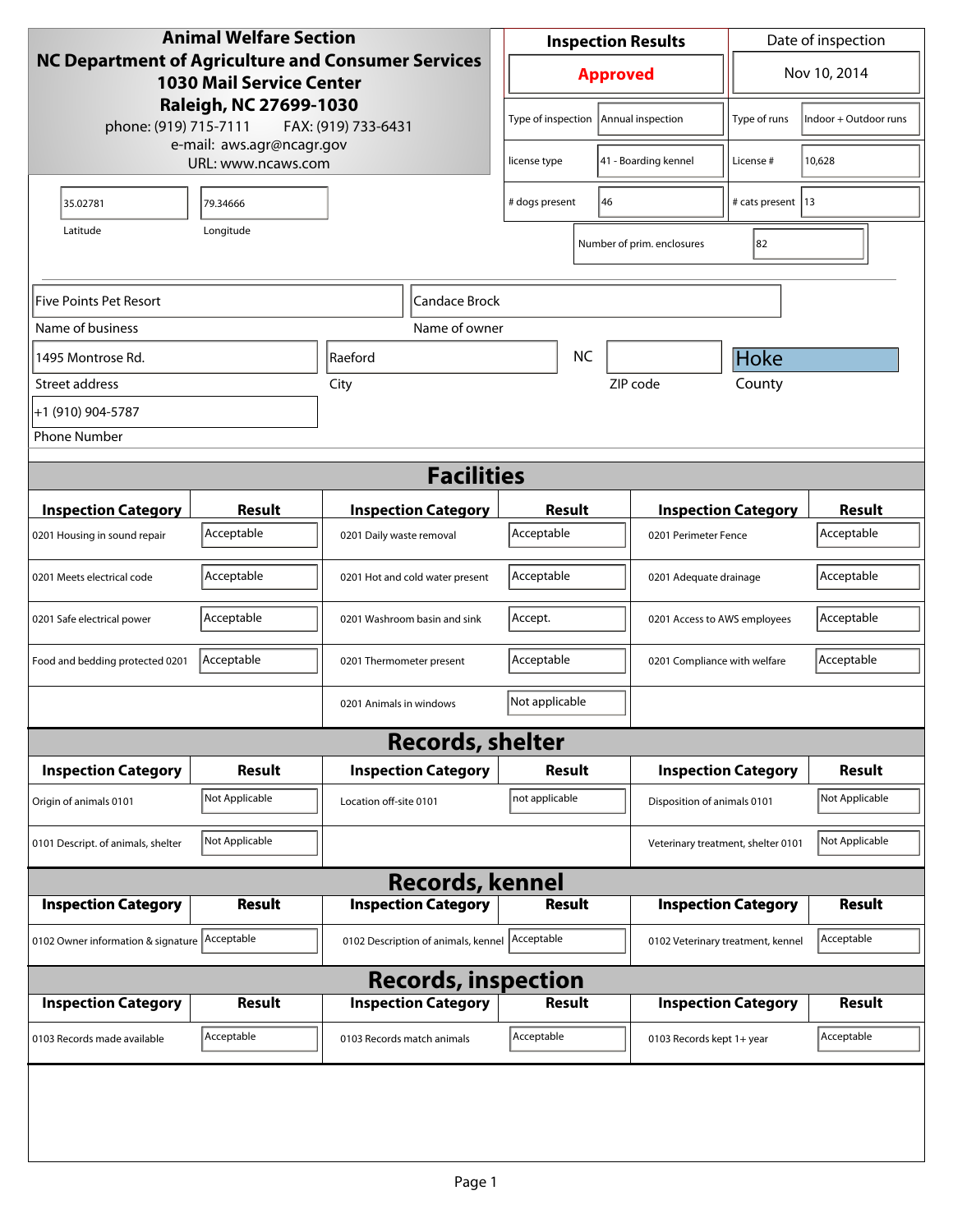| <b>Animal Welfare Section, NCDA&amp;CS</b>       |                              |                                    | Date of inspection<br><b>Inspection Results</b> |                                    |  |                |  |
|--------------------------------------------------|------------------------------|------------------------------------|-------------------------------------------------|------------------------------------|--|----------------|--|
|                                                  | Inspection Report, continued |                                    | <b>Approved</b>                                 |                                    |  | Nov 10, 2014   |  |
| <b>Five Points Pet Resort</b>                    |                              | <b>Candace Brock</b>               | Raeford                                         |                                    |  | <b>NC</b>      |  |
| <b>Indoor facilities</b>                         |                              |                                    |                                                 |                                    |  |                |  |
| <b>Inspection Category</b>                       | Result                       | <b>Inspection Category</b>         | Result                                          | <b>Inspection Category</b>         |  | <b>Result</b>  |  |
| 0202 Ambient temperature, indoor                 | Acceptable                   | 0202 Ventilation, indoor           | Acceptable                                      | 0202 Lighting, indoor              |  | Acceptable     |  |
| 0202 Imperv./Sanitary surf., indoor              | Acceptable                   | 0202 Drainage, indoor              | Acceptable                                      |                                    |  |                |  |
| <b>Outdoor facilities</b>                        |                              |                                    |                                                 |                                    |  |                |  |
| <b>Inspection Category</b>                       | Result                       | <b>Inspection Category</b>         | Result                                          | <b>Inspection Category</b>         |  | Result         |  |
| 0203 Impervious surfaces, outdoor                | Acceptable                   | 0203 Housing, 1 per animal         | Acceptable                                      | 0203 Protection from elements      |  | Acceptable     |  |
| 0203 Owner advised, outdoor                      | Not Applicable               | 0203 Drainage, outdoor             | Acceptable                                      |                                    |  |                |  |
| <b>Primary enclosures</b>                        |                              |                                    |                                                 |                                    |  |                |  |
| <b>Inspection Category</b>                       | Result                       | <b>Inspection Category</b>         | Result                                          | <b>Inspection Category</b>         |  | Result         |  |
| 0204 Drainage prev. cross contam.                | Acceptable                   | 0204 Fence height >= 5 feet        | Acceptable                                      | 0204 1:10 ratio, person: animal    |  | Not Applicable |  |
| 0204 Surf. impervious to moisture                | Acceptable                   | 0204 Enclosure is escape proof     | Acceptable                                      | 0204 Cats, $>=$ 4 sq. ft. / adult  |  | Not Applicable |  |
| 0204 Prevent contact with wood                   | Acceptable                   | 0204 Solid resting surface         | Acceptable                                      | 0204 Cats, $\le$ 12 / enclosure    |  | Not Applicable |  |
| 0204 Enclosures in sound repair                  | Acceptable                   | 0204 Cats, raised resting surface  | Not Applicable                                  | 0204 Cats, 1 litter pan / 3 adults |  | Not Applicable |  |
| 0204 Size of enclosure                           | Acceptable                   | 0204 Dogs, supervision if > 4      | Not Applicable                                  |                                    |  |                |  |
|                                                  |                              | Feedina                            |                                                 |                                    |  |                |  |
| <b>Inspection Category</b>                       | <b>Result</b>                | <b>Inspection Category</b>         | <b>Result</b>                                   | <b>Inspection Category</b>         |  | <b>Result</b>  |  |
| 0205 Feeding, 1x / day, adult                    | Acceptable                   | 0205 Feeding, 1 bowl / adult       | Acceptable                                      | 0205 Feeding, commercial food      |  | Acceptable     |  |
| 0205 Feeding, bowl in good repair                | Acceptable                   | 0205 Feeding, quality food         | Acceptable                                      | 0205 Feeding, bowl is protected    |  | Acceptable     |  |
| 0205 Feeding, 2x / day, young                    | Acceptable                   |                                    |                                                 |                                    |  |                |  |
| <b>Watering</b>                                  |                              |                                    |                                                 |                                    |  |                |  |
| <b>Inspection Category</b>                       | <b>Result</b>                | <b>Inspection Category</b>         | <b>Result</b>                                   |                                    |  |                |  |
| 0206 Watering, continuous access                 | Acceptable                   | 0206 Watering, bowl in good repair | Acceptable                                      |                                    |  |                |  |
| Sanitation/Employees/Classification & Separation |                              |                                    |                                                 |                                    |  |                |  |
| <b>Inspection Category</b>                       | <b>Result</b>                | <b>Inspection Category</b>         | <b>Result</b>                                   | <b>Inspection Category</b>         |  | <b>Result</b>  |  |
| 0207 Waste removal 2x / day                      | Acceptable                   | 0207 Grounds overgrown             | Acceptable                                      | 0207 Young given social interact.  |  | Acceptable     |  |
| 0207 Animals removed while clean                 | Acceptable                   | 0207 Pest Control                  | Acceptable                                      | 0207 Species separated             |  | Acceptable     |  |
|                                                  |                              |                                    |                                                 |                                    |  |                |  |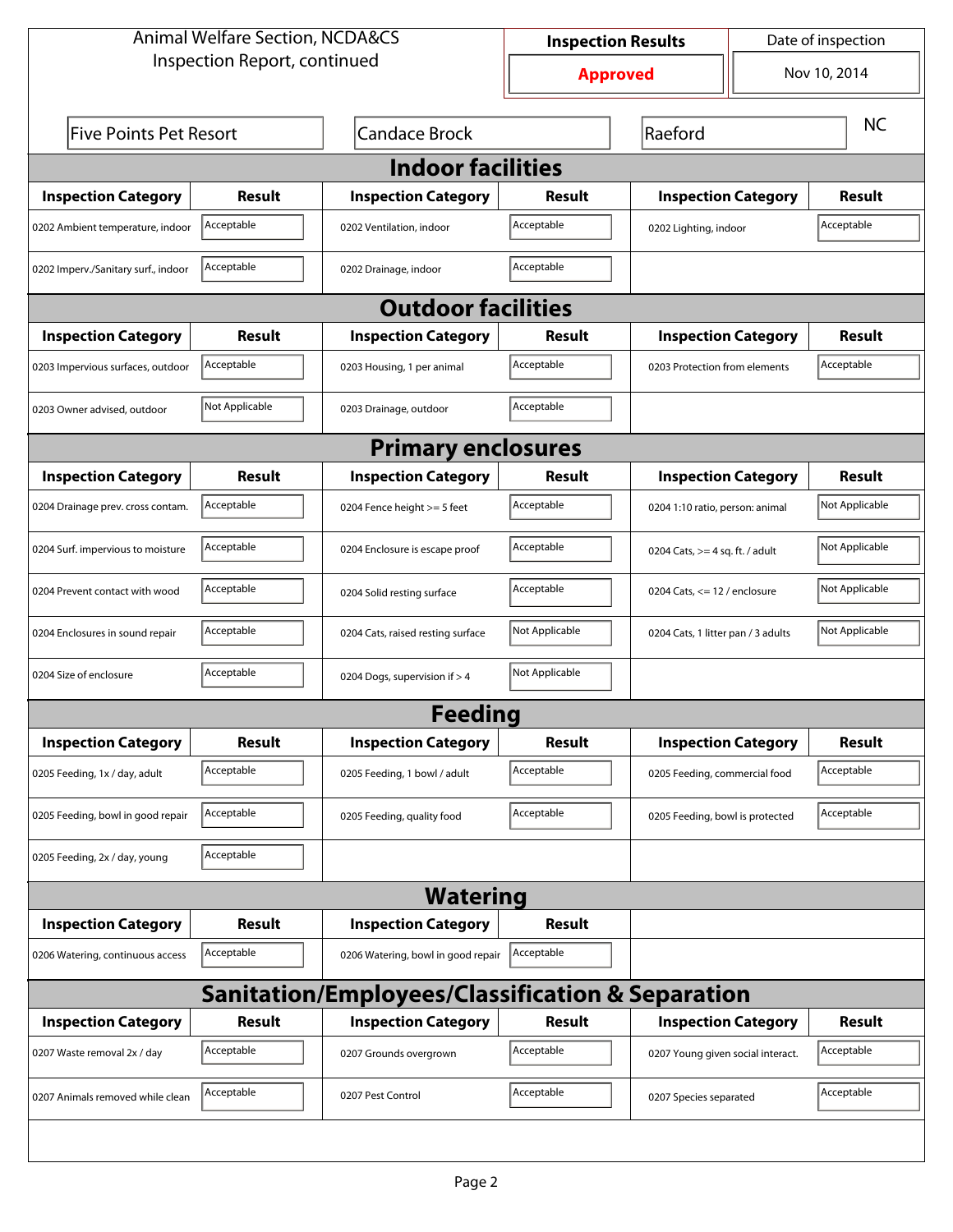| <b>Animal Welfare Section, NCDA&amp;CS</b>                               |                                       |                                                                         | Date of inspection<br><b>Inspection Results</b> |                                                                           |  |                |  |  |
|--------------------------------------------------------------------------|---------------------------------------|-------------------------------------------------------------------------|-------------------------------------------------|---------------------------------------------------------------------------|--|----------------|--|--|
| Inspection Report, continued                                             |                                       |                                                                         | <b>Approved</b>                                 |                                                                           |  | Nov 10, 2014   |  |  |
| <b>Five Points Pet Resort</b><br><b>Candace Brock</b>                    |                                       |                                                                         | Raeford                                         |                                                                           |  | <b>NC</b>      |  |  |
| <b>Sanitation/Employees/Classification &amp; Separation (continued)</b>  |                                       |                                                                         |                                                 |                                                                           |  |                |  |  |
| <b>Inspection Category</b>                                               | <b>Result</b>                         | <b>Inspection Category</b>                                              | <b>Result</b>                                   | <b>Inspection Category</b>                                                |  | Result         |  |  |
| 0207 Enclosure sanitized 2x / day                                        | Acceptable                            | 0207 Number of employees                                                | Acceptable                                      | 0207 Isolation area & signage                                             |  | Acceptable     |  |  |
| 0207 Method of sanitation                                                | Acceptable                            | 0207 Females in estrus, separated                                       | Not Applicable                                  | 0207 Long term care program                                               |  | Not Applicable |  |  |
| 0207 Build./grnds., clean & repair                                       | Acceptable                            | 0207 Owner perm, commingling                                            | Not Applicable                                  | 0207 Animals confined                                                     |  | Acceptable     |  |  |
|                                                                          |                                       | 0207 Young with dam                                                     | Acceptable                                      |                                                                           |  |                |  |  |
| <b>Veterinary Care</b>                                                   |                                       |                                                                         |                                                 |                                                                           |  |                |  |  |
| <b>Inspection Category</b>                                               | Result                                | <b>Inspection Category</b>                                              | Result                                          | <b>Inspection Category</b>                                                |  | Result         |  |  |
| 0210 Program of veterinary care                                          | Acceptable                            | 0210 Daily observation of animals                                       | Acceptable                                      | 0210 Rabies vaccination                                                   |  | Acceptable     |  |  |
| 0210 Veterinary care when needed                                         | Acceptable                            |                                                                         |                                                 |                                                                           |  |                |  |  |
|                                                                          |                                       | <b>Vehicles</b>                                                         |                                                 |                                                                           |  |                |  |  |
| 0301 Vehicles mechanically sound                                         | Not Applicable                        | 0301 Fresh air and ventilation                                          | Not Applicable                                  | 0301 Cargo area clean                                                     |  | Not Applicable |  |  |
|                                                                          |                                       | <b>Primary Enclosure Used in Transportation</b>                         |                                                 |                                                                           |  |                |  |  |
| <b>Inspection Category</b>                                               | Result                                | <b>Inspection Category</b>                                              | Result                                          | <b>Inspection Category</b>                                                |  | Result         |  |  |
| 0302 Construction of enclosure                                           | Not Applicable                        | 0302 Age and species separated                                          | Not Applicable                                  | 0302 Size of transport enclosure                                          |  | Not Applicable |  |  |
| 0302 Enclosure clean & sanitized                                         | Not Applicable                        |                                                                         |                                                 |                                                                           |  |                |  |  |
|                                                                          | <b>Transportation: Food and Water</b> |                                                                         |                                                 | <b>Transportation: Care</b>                                               |  |                |  |  |
| <b>Inspection Category</b>                                               | <b>Result</b>                         |                                                                         |                                                 | <b>Inspection Category</b>                                                |  | <b>Result</b>  |  |  |
| 0303 Food & water during transport Not Applicable                        |                                       |                                                                         |                                                 | 0304 Observation of animals                                               |  | Not Applicable |  |  |
|                                                                          |                                       | <b>General Statute 19A-32.1</b>                                         |                                                 |                                                                           |  |                |  |  |
| (a) Hold minimum 72 hours                                                | Not Applicable                        | (b) 1, 2, 3 Make available for adopt.                                   | Not Applicable                                  | (c) Viewing 3 days for 4 hours each                                       |  | Not Applicable |  |  |
| (d) If animal offsite, photo of animal<br>posted in conspicuous location | Not Applicable                        | (f) 1, 2, 3 Animals were returned to<br>owner, adopted or euth only     | Not Applicable                                  | (g) i, ii Owner surrender held unless<br>proof ownership & signed consent |  | Not Applicable |  |  |
| (h) Owned animal surrender, ask if<br>there has been a bite w/in 10 days | Not Applicable                        | (i) Release animal to person, record<br>of approved government photo ID | Not Applicable                                  |                                                                           |  |                |  |  |
|                                                                          |                                       |                                                                         |                                                 |                                                                           |  |                |  |  |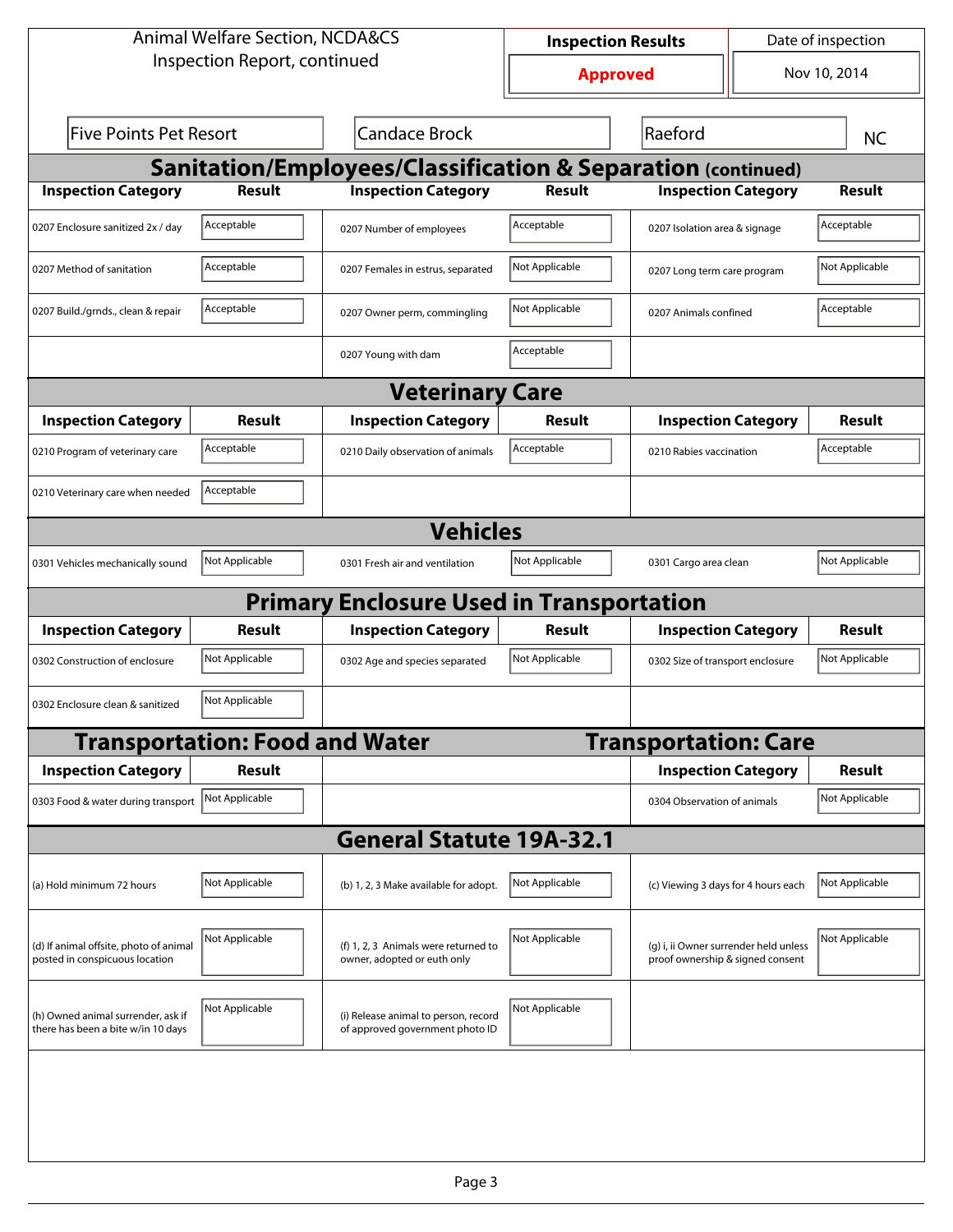|                                                                                                                     |                              | <b>Inspection Results</b> | Date of inspection |  |  |  |  |
|---------------------------------------------------------------------------------------------------------------------|------------------------------|---------------------------|--------------------|--|--|--|--|
|                                                                                                                     |                              | <b>Approved</b>           | Nov 10, 2014       |  |  |  |  |
|                                                                                                                     |                              |                           |                    |  |  |  |  |
| <b>Five Points Pet Resort</b>                                                                                       | Candace Brock                | Raeford                   | <b>NC</b>          |  |  |  |  |
|                                                                                                                     |                              |                           |                    |  |  |  |  |
|                                                                                                                     | <b>Narrative Explanation</b> |                           |                    |  |  |  |  |
| Annual inspection performed on this facility today, all housing areas are clean and odor free at time of inspection |                              |                           |                    |  |  |  |  |
| with no apparent signs of untreated disease or injury noted. Ambient temperature is within range in all indoor      |                              |                           |                    |  |  |  |  |
| areas, and all required are on site and to AWA Standards.                                                           |                              |                           |                    |  |  |  |  |
|                                                                                                                     |                              |                           |                    |  |  |  |  |
| *Concrete work noted from prior inspections is still in need of addressing, owners are hoping to have all areas     |                              |                           |                    |  |  |  |  |
| completed by the spring.                                                                                            |                              |                           |                    |  |  |  |  |
|                                                                                                                     |                              |                           |                    |  |  |  |  |
| No other issues noted at this inspection.                                                                           |                              |                           |                    |  |  |  |  |
|                                                                                                                     |                              |                           |                    |  |  |  |  |
|                                                                                                                     |                              |                           |                    |  |  |  |  |
|                                                                                                                     |                              |                           |                    |  |  |  |  |
|                                                                                                                     |                              |                           |                    |  |  |  |  |
|                                                                                                                     |                              |                           |                    |  |  |  |  |
|                                                                                                                     |                              |                           |                    |  |  |  |  |
|                                                                                                                     |                              |                           |                    |  |  |  |  |
|                                                                                                                     |                              |                           |                    |  |  |  |  |
|                                                                                                                     |                              |                           |                    |  |  |  |  |
|                                                                                                                     |                              |                           |                    |  |  |  |  |
|                                                                                                                     |                              |                           |                    |  |  |  |  |
|                                                                                                                     |                              |                           |                    |  |  |  |  |
|                                                                                                                     |                              |                           |                    |  |  |  |  |
|                                                                                                                     |                              |                           |                    |  |  |  |  |
|                                                                                                                     |                              |                           |                    |  |  |  |  |
|                                                                                                                     |                              |                           |                    |  |  |  |  |
|                                                                                                                     |                              |                           |                    |  |  |  |  |